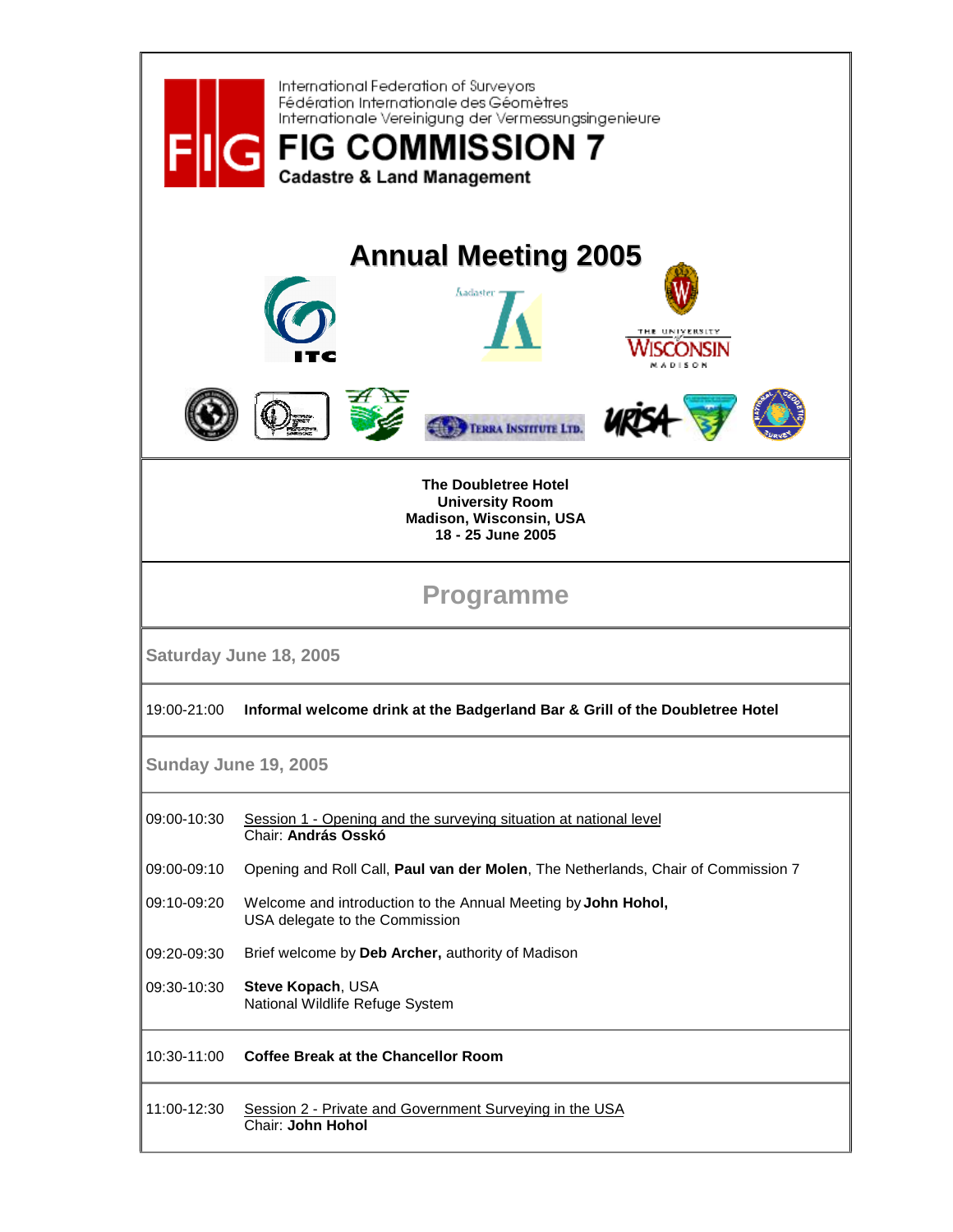| 11:00-11:45          | Reginald Jaquish, USA<br>Presentation and discussion                                                                                                                                  |  |
|----------------------|---------------------------------------------------------------------------------------------------------------------------------------------------------------------------------------|--|
| 11:45-12:30          | Frederic J. Halfen, USA<br>Land Information in Wisconsin                                                                                                                              |  |
| 12:30-14:00          | Lunch Break at the Chancellor Room                                                                                                                                                    |  |
| 14:00-14:45          | Session 3 - Title insurance and title company in the USA<br><b>Chair: Roman Rener</b>                                                                                                 |  |
|                      | Joe Hanousek, USA<br>The role of Title Insurance                                                                                                                                      |  |
| 14:45-15:45          | Session 4 - Land Administration in Asia<br>Chair: Eugène Silayo                                                                                                                       |  |
| 14:45-15:15          | Samir Al Abbadi and Hazim Alodainat Jordan<br>Land Administration in Jordan: Problems and Challenges<br>Land Registration in the Arab World: Challenges and Ambitions, September 2005 |  |
| 15:15-15:30          | Mika-Petteri Törhönen, Finland, Italy<br>FAO Land Tenure Service: Plans, Challenges                                                                                                   |  |
| 15:30-15:45          | <b>Discussion</b>                                                                                                                                                                     |  |
| 15:45-16:15          | Tea Break at the Chancellor Room                                                                                                                                                      |  |
| 16:15-17:45          | Session 5 - Recent Events<br><b>Chair: Daniel Steudler</b>                                                                                                                            |  |
| 16:15-16:30          | Paul van der Molen, The Netherlands, Chair of Commission 7<br>UN/FIG Expert Group Meeting on Secure Tenure: New Legal Frameworks and Tools                                            |  |
| 16:30-16:45          | Stig Enemark, Denmark, Vice President of FIG<br>Cairo Working Week April 2005                                                                                                         |  |
| 16:45-17:15          | <b>Discussion</b>                                                                                                                                                                     |  |
| 17:45-18:30          | Session 6 - Current PhD's<br><b>Chair: Daniel Steudler</b>                                                                                                                            |  |
| 17:45-18:30          | <b>Christian Clausen, Denmark</b><br>Informal Intergovernmental Relations in Land Administration Systems                                                                              |  |
| 19:00                | <b>Dinner at the Chancellor Room</b>                                                                                                                                                  |  |
| Monday June 20, 2005 |                                                                                                                                                                                       |  |
| 09:00-10:30          | Session 7 - Situation in transition countries<br><b>Chair: Christian Clausen</b>                                                                                                      |  |
| 09:00-09:15          | Besnik Como, Albania                                                                                                                                                                  |  |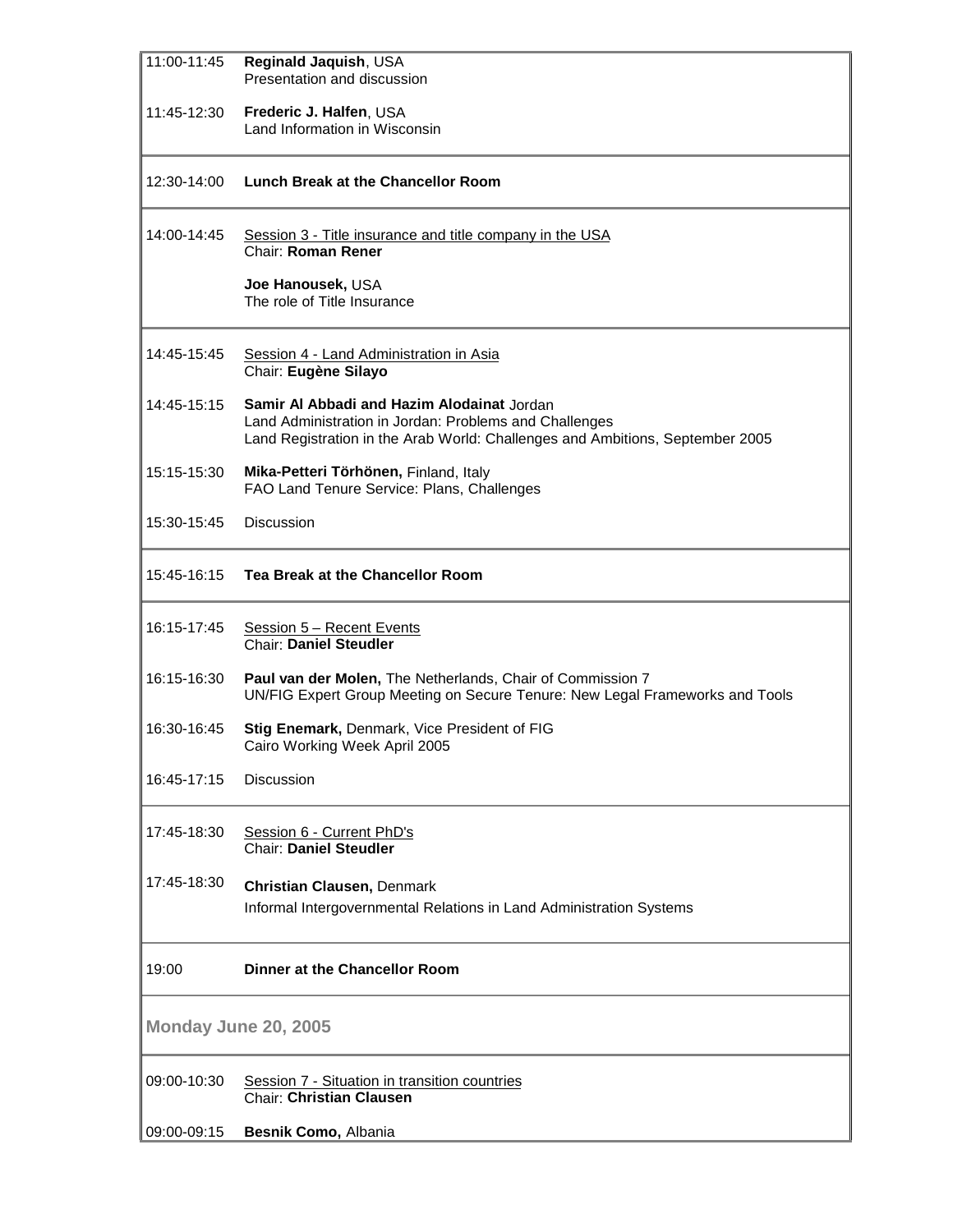|             | Progress and Problems of land administration in Abania                                                                                                                                                                                  |
|-------------|-----------------------------------------------------------------------------------------------------------------------------------------------------------------------------------------------------------------------------------------|
| 09:15-09:30 | Libor Tomandl, Czech Republic<br>What is new in Cadastre of Czech Republic                                                                                                                                                              |
| 09:30-09:45 | Gyula Iván, Hungary<br>New IT Developments and Services in Hungarian Cadastre                                                                                                                                                           |
| 09:45-10:00 | Roman Rener, Slovenia<br>Progress and Problems of land administration in Slovenia                                                                                                                                                       |
| 10:00-10:30 | Discussion about land administration in transition countries                                                                                                                                                                            |
| 10:30-11:00 | <b>Coffee Break at the Chancellor Room</b>                                                                                                                                                                                              |
| 11:00-12:30 | Session 8 - Situation in Africa<br><b>Chair: Richard Grover</b>                                                                                                                                                                         |
| 11:00-11:15 | Fabien Omboudou Ndjina, Cameroon<br>Progress and Problems of Land Administration in Cameroon                                                                                                                                            |
| 11:15-11:30 | Leon Désiré Zalo, Côte d'Ivoire<br>Côte d'Ivoire, Rural Land Administration, Progress and Problems                                                                                                                                      |
| 11:30-11:45 | Karin Owolabi, Namibia<br>Progress and Problems of land administration in Namibia                                                                                                                                                       |
| 11:45-12:30 | Discussion about land administration in Africa                                                                                                                                                                                          |
| 12:30-14:00 | Lunch Break at the Chancellor Room                                                                                                                                                                                                      |
| 14:00-15:30 | <b>Break Out Sessions</b>                                                                                                                                                                                                               |
|             | Working Group 7.1: Creating LA in formal and informal environment (András Osskó)<br>Working Group 7.2: Instruments for land distribution (Mikko Uimonen)<br>Working Group 7.3: Advancements in LA (Daniel Steudler & Christiaan Lemmen) |
| 15:30-16:00 | Tea Break at the Chancellor Room                                                                                                                                                                                                        |
| 16:00-17:30 | Session 9 - Various developments in land administration<br>Chair: Leon Désiré Zalo                                                                                                                                                      |
| 16:00-16:15 | Stig Enemark, Denmark, Vice President of FIG<br>FIG Council Policy after 2006                                                                                                                                                           |
| 16:15-16:30 | Eugène Silayo, Tanzania<br>Development in education Land Administration in Tanzania                                                                                                                                                     |
| 16:30-16:45 | <b>Paul van der Molen, The Netherlands, Chair of Commission 7</b><br>United Nations School for Land Administration Studies                                                                                                              |
| 16:45-17:30 | <b>Discussion</b>                                                                                                                                                                                                                       |
| 18:30       | Dinner at the Chancellor Room                                                                                                                                                                                                           |
|             | Presentation of the "Surly Surveyor" by Rob Nurre, Commissioner of Public Lands Office                                                                                                                                                  |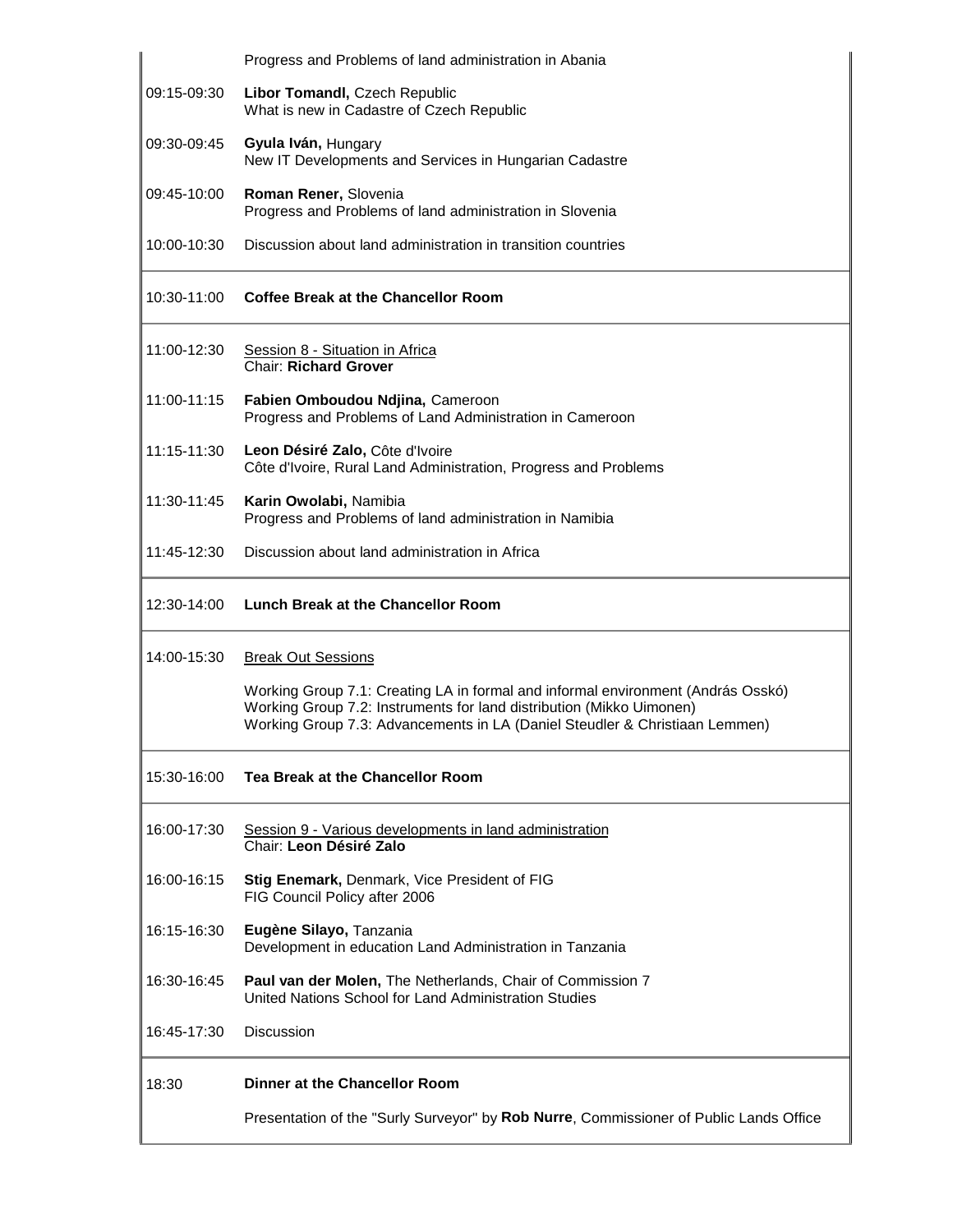| Tuesday June 21, 2005          |                                                                                                                                                                                                                                      |  |
|--------------------------------|--------------------------------------------------------------------------------------------------------------------------------------------------------------------------------------------------------------------------------------|--|
|                                | <b>Technical excursion</b>                                                                                                                                                                                                           |  |
| 08:15                          | Depart to Commissioner of Public Lands Office                                                                                                                                                                                        |  |
| 08:30-10:15                    | Visit Commissioner of Public Lands Office, Rob Nurre                                                                                                                                                                                 |  |
| 10:15-11:15                    | Tour of Monona Terrace, Deb Archer                                                                                                                                                                                                   |  |
| 11:30-13:00                    | Lunch Break at Madison Hilton Hotel                                                                                                                                                                                                  |  |
| 13:15-15:45                    | Visit Dane County Land Information Office, Dianne Danielson and<br>Dane County Register of Deeds, Jane Licht<br>Dane County Land Information Office: Wisconsin Land Information Program & Dane County<br><b>LIO Program Overview</b> |  |
| 16:00-17:00                    | Tour of Wisconsin State Capitol Building by Carrie Templeton,<br>Chief of Staff in the office of Wisconsin State Senator Jon Erpenbach                                                                                               |  |
| 17:15                          | Return to hotel (walk)                                                                                                                                                                                                               |  |
| 19:00                          | Dinner at the Chancellor Room                                                                                                                                                                                                        |  |
| <b>Wednesday June 22, 2005</b> |                                                                                                                                                                                                                                      |  |
| 09:30-10:30                    | Session 10 - Land Management in the USA<br>Chair: Paul van der Molen                                                                                                                                                                 |  |
| 09:30-10:30                    | Don Buhler, USA<br>Activities of the Bureau of Land Management                                                                                                                                                                       |  |
| 10:30-11:00                    | <b>Coffee Break at the Chancellor Room</b>                                                                                                                                                                                           |  |
| 11:00-12:30                    | Session 11 - Various developments<br>Chair: Eugène Silayo                                                                                                                                                                            |  |
| 11:00-11:15                    | Søren Fauerholm Christensen and Christian Clausen, Denmark<br>E-government Initiatives in the Danish Land Administration System                                                                                                      |  |
| 11:15-11:30                    | Mikko Uimonen, Finland<br>Developments in Finland                                                                                                                                                                                    |  |
| 11:30-11:45                    | Fiorenzo Guaralda, Italy<br>Developments in Italy                                                                                                                                                                                    |  |
| 11:45-12:00                    | Daniel Steudler, Switzerland<br>Developments in Switzerland                                                                                                                                                                          |  |
| 12:20-12:30                    | <b>Discussion</b>                                                                                                                                                                                                                    |  |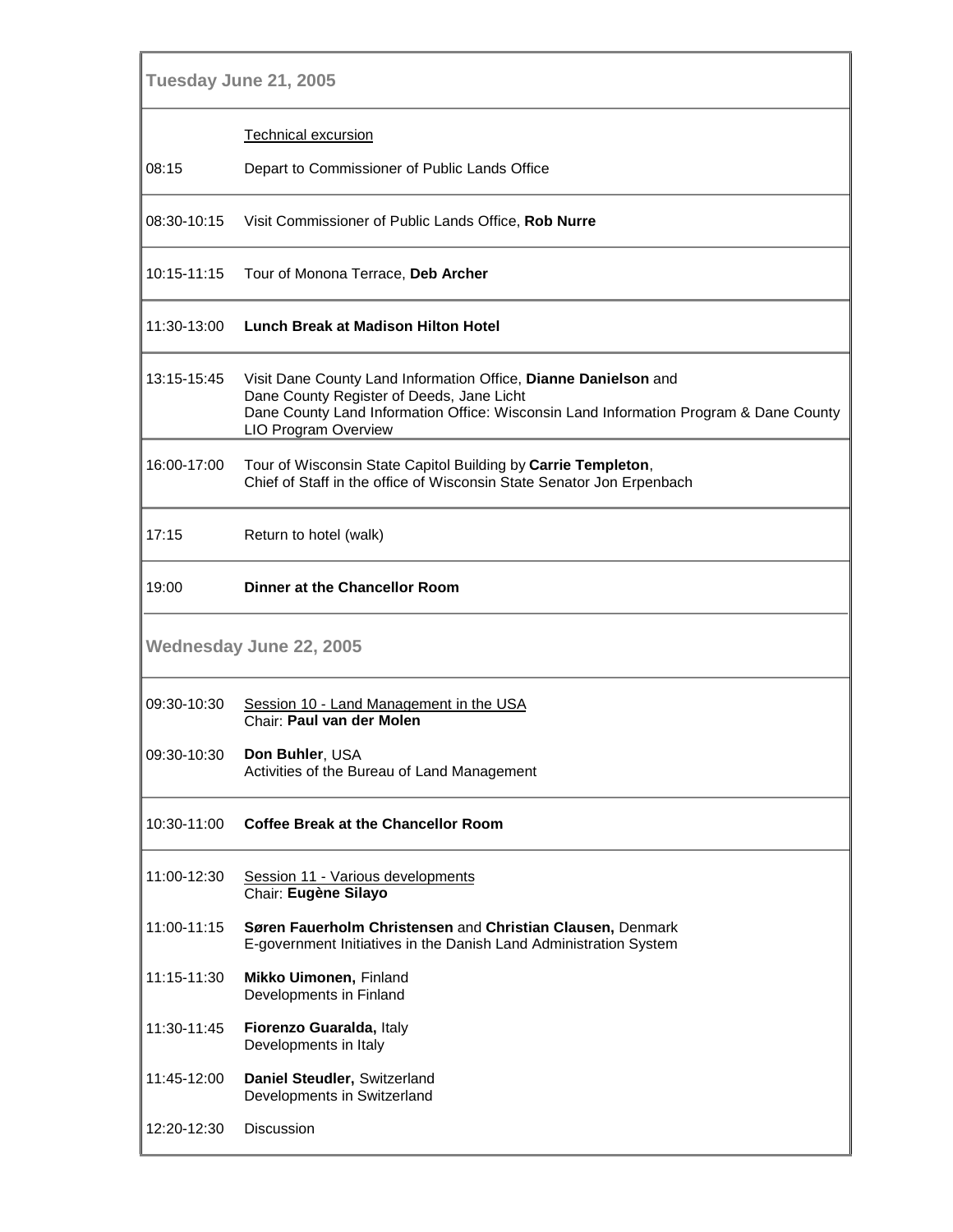| 12:30-14:00            | Lunch Break at the Chancellor Room                                                                                                                                                                                                                       |
|------------------------|----------------------------------------------------------------------------------------------------------------------------------------------------------------------------------------------------------------------------------------------------------|
| 14:00-15:30            | Session 12 - Recent and Future Events<br>Chair: Jongcheul Park                                                                                                                                                                                           |
| 14:00-14:10            | <b>Christiaan Lemmen</b> , The Netherlands<br>Report: Workshop Standardisation Cadastral Domain, 9-10 December 2004, Bamberg,<br>Germany                                                                                                                 |
| 14:10-14:20            | <b>Christiaan Lemmen</b> , The Netherlands<br>Report: The First International Symposium on Geo-information for Disaster Management<br>(Gi4DM), Delft, The Netherlands, March 21-23, 2005                                                                 |
| 14:20-14:30            | Stig Enemark, Denmark, Vice President of FIG<br>FIG Regional Conference Cuba 2005 Sept 26-29 (>Cancelled)                                                                                                                                                |
| 14:30-14:40            | Stig Enemark, Denmark, Vice President of FIG<br>FIG Regional Conference Ghana 2006, March 9-12                                                                                                                                                           |
| 14:40-14:50            | Roman Rener, Slovenia<br>Commission 7 Annual Meeting 2006 Slovenia                                                                                                                                                                                       |
| 14:50-15:00            | Questions and discussions                                                                                                                                                                                                                                |
| 15:00-15:30            | Tea Break at the Chancellor Room                                                                                                                                                                                                                         |
| 15:30-17:30            | Session 13 - Closing<br>Chair: Gyula Iván                                                                                                                                                                                                                |
| 16:00-16:30            | <b>Reports Break Out Sessions</b><br>Working Group 7.1: Creating LA in formal and informal environment (András Osskó)<br>Working Group 7.2: Instruments for land distribution (Mikko Uimonen)<br>Working Group 7.3: Advancements in LA (Daniel Steudler) |
| 16:30-16:45            | Progress Cadastral Template, Daniel Steudler, Switzerland                                                                                                                                                                                                |
| 16:45-17:15            | András Osskó, Chair Commission 7, 2006-2010<br>Draft Working Plan 2006-2010                                                                                                                                                                              |
| 17:15-17:30            | Closing, Paul van der Molen, Chair of Commission 7                                                                                                                                                                                                       |
| 17:30-18:30            | Short reception with FGDC Cadastral Data Subcommittee<br>at the Badgerland Bar & Grill of the Double Tree Hotel                                                                                                                                          |
| 19:30                  | <b>Commission 7 Dinner</b>                                                                                                                                                                                                                               |
| Thursday June 23, 2005 |                                                                                                                                                                                                                                                          |
|                        | Technical excursion to Oneida Tribe of Indians kindly offered by ESRI                                                                                                                                                                                    |
| 08:15-10:30            | <b>Bustrip to Oneida Nation</b>                                                                                                                                                                                                                          |
| 10:30-15:00            | Visit Oneida Nation inclusive lunch                                                                                                                                                                                                                      |